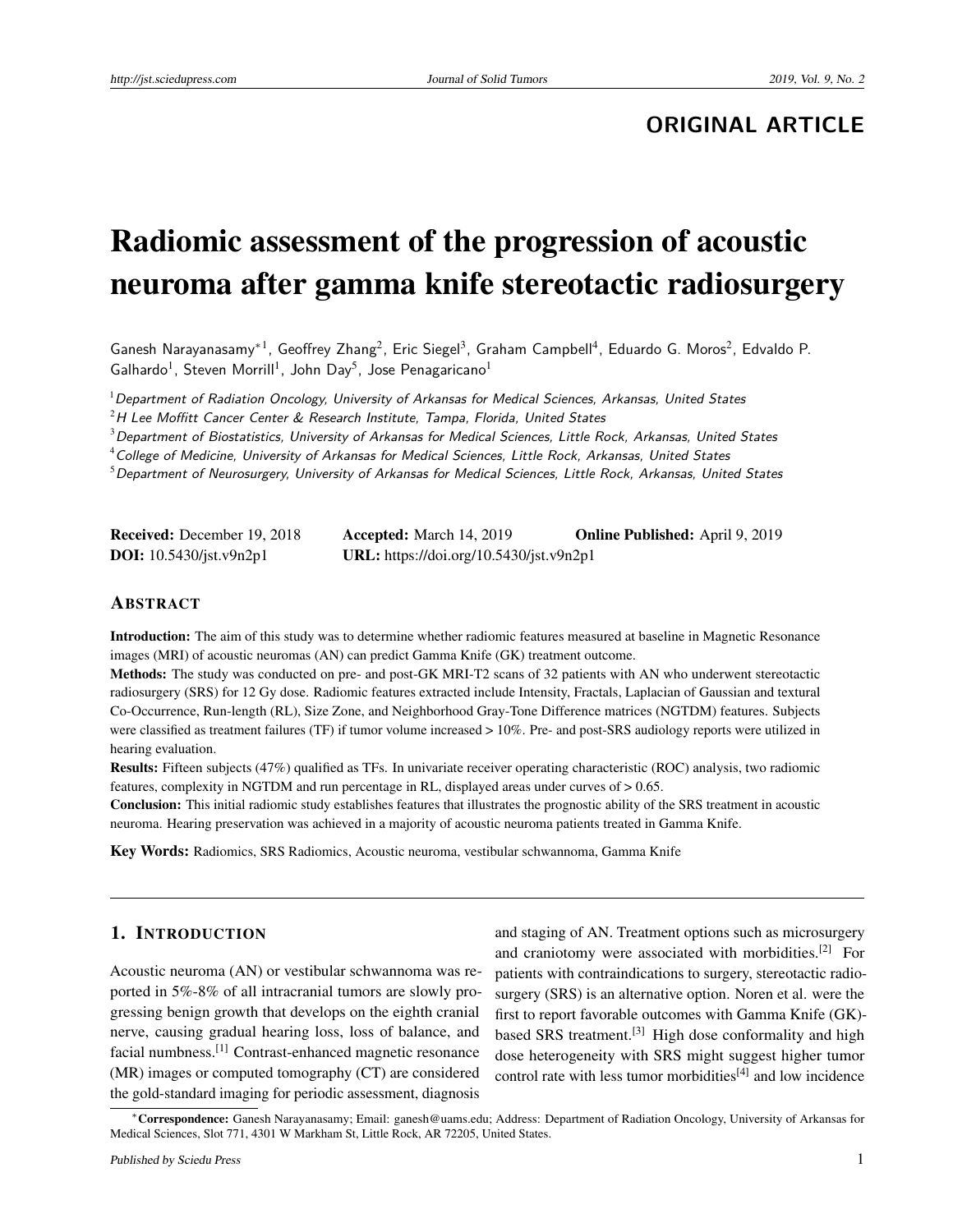of neuropathy with SRS.[\[5\]](#page-4-4) Prevention of hearing deterioration following SRS is critical for long-term hearing preservation. Although underpowered, maximum radiation dose to cochlear nucleus was shown to be single significant prog-nostic factor for hearing deterioration.<sup>[\[6\]](#page-4-5)</sup> WHO and RECIST criteria for response is often based on 1D tumor size.<sup>[\[7,](#page-4-6)[8\]](#page-4-7)</sup> Although response to therapy is measurable, these descriptors fall short of determining treatment outcome.<sup>[\[9\]](#page-4-8)</sup> Although sequential MRI scans are preferred, increase in tumor volume after SRS is not considered as treatment failure and transient changes were observed by Pollock et al.<sup>[\[10\]](#page-4-9)</sup> Based on imaging methodology, 2 mm diameter or 10% volume change is considered significant.[\[11\]](#page-4-10) Radiomics aid extracting quantitative features from medical images.[\[12\]](#page-4-11) The present study is an effort to use radiomics analysis to quantify MR images of AN patients treated with SRS at our institution. The purpose of this study is to examine prognostic property of radiomic features in pre-SRS MR images to treatment outcome. Audiometric classifications such as Gardner-Robertson hearing scale (GRHS) was used to grade hearing before and after treatment of AN.[\[13\]](#page-4-12)

#### 2. METHODS AND MATERIALS

#### 2.1 Patient population

In this Institutional Review Board approved study, data from 32 patients diagnosed with AN and treated using singlefraction SRS on a GK Perfexion (Elekta Instruments AB, Stockholm, Sweden) at our institution between 2010 and mid-2018 were included. A tumor volume increase larger than 10% following GK is considered treatment failure (TF).

#### 2.2 Treatment planning

The treatment planning was performed on MRI-T2 images acquired at sub-mm slice thickness in a 1.5 T Philips Achieva MRI scanner (Philips Healthcare, Best, The Netherlands) using Leksell GammaPlan Ver 10.0 in TMR10 algorithm. Gross tumor volume (GTV) is contoured on each slice of MR images. A single fraction stereotactic radiation dose of 12 Gy to the 50% isodose volume was prescribed to the GTV. Tolerance dose to normal structures were observed, and hot spots were restricted within the target volume.

#### 2.3 Radiomic extraction

Mathematical definitions of all radiomic features, and the extraction methods, were previously described.[\[14\]](#page-4-13) MR images were exported to a MimVista software version 6.6.5 (MIM Software Inc., Cleveland, OH). MR and target contour were exported to an in-house software for feature extraction. Fiftyfive three-dimensional (3D) radiomic features extracted from 3D MR images quantify tumor characteristics, including features based on intensity, texture, shape, fractal dimensions, and Laplacian of Gaussian (LoG). While 3D image intensity was derived from first order statistics, 3D textural features were extracted from gray-level co-occurrence matrix (GLCM), gray-level run-length matrix (GLRLM), gray-level size zone matrix (GLSZM), and neighborhood gray-tone difference matrices (NGTDM). These 4 matrices used in feature extraction were based on averages along 13 directions on 3D image space, as stated in Kurani et al.<sup>[\[15\]](#page-4-14)</sup> Oliver et al. had described extraction of GLCM features that deal with spatial dependence of neighboring voxels.<sup>[\[16\]](#page-4-15)</sup> GLRLM feature implementation followed guidelines published else-where.<sup>[\[17\]](#page-4-16)</sup> GLSZM and NGTDM features were developed based on Thibault et al.<sup>[\[18\]](#page-4-17)</sup> and Amadasun et al.,<sup>[\[19\]](#page-4-18)</sup> respectively. Shape features describe 3D geometric properties of the tumor.[\[20\]](#page-4-19) Fractal dimensions were calculated based on Sarkar et al.<sup>[\[21\]](#page-4-20)</sup> LoG features were determined using filters of sizes ranging from 0.5 mm to 2 mm in increments of 1 mm.<sup>[\[22\]](#page-4-21)</sup> Image intensities were binned into 64 equally spaced gray levels for radiomic feature extraction in an in-house image analysis software.

#### 2.4 Statistical analysis

Univariate Receiver Operating Characteristics (ROC) analysis was performed on each Radiomic feature measured at baseline (shortly before SRS treatment) using the Logistic Procedure in SAS v9.4 software (The SAS Institute, Cary, NC, USA), in order to summarize the prognostic performance over a range of trade-offs between rates of truepositive and false-positive TF predictions. Because there were fewer than 20 TFs, multivariate analysis was not con-ducted in order to avoid over-fitting.<sup>[\[23\]](#page-4-22)</sup> An unadjusted alpha  $= 0.05$  significance level was used for all hypothesis tests despite the multiple testing, in order not to inflate Type II error in this small, modestly powered study. Performance of a radiomic feature at successfully identifying a TF was measured using area under curve (AUC) in the ROC curve.

#### 2.5 Hearing evaluation

The hearing evaluation before and after GK treatment was based on audiogram. A hearing sensitivity measure, puretone average (PTA) was extracted from hearing levels (decibels) at three frequency levels - 500, 1000 and 2000 Hz. Word recognition score (WRS) was used as a measure of the speech audiometry. In GRHS classification, hearing ability was assessed from PTA and WRS on a scale of 1 - 5 (1-good, 2-serviceable, 3-non-serviceable, 4-poor, and 5 deaf).[\[24\]](#page-4-23) Hearing preservation was defined as maintenance of GRHS grades 1-2 with SRS treatment. The audiogram reports were available both prior to SRS and post-SRS on 14 of 32 cases due to patient compliance.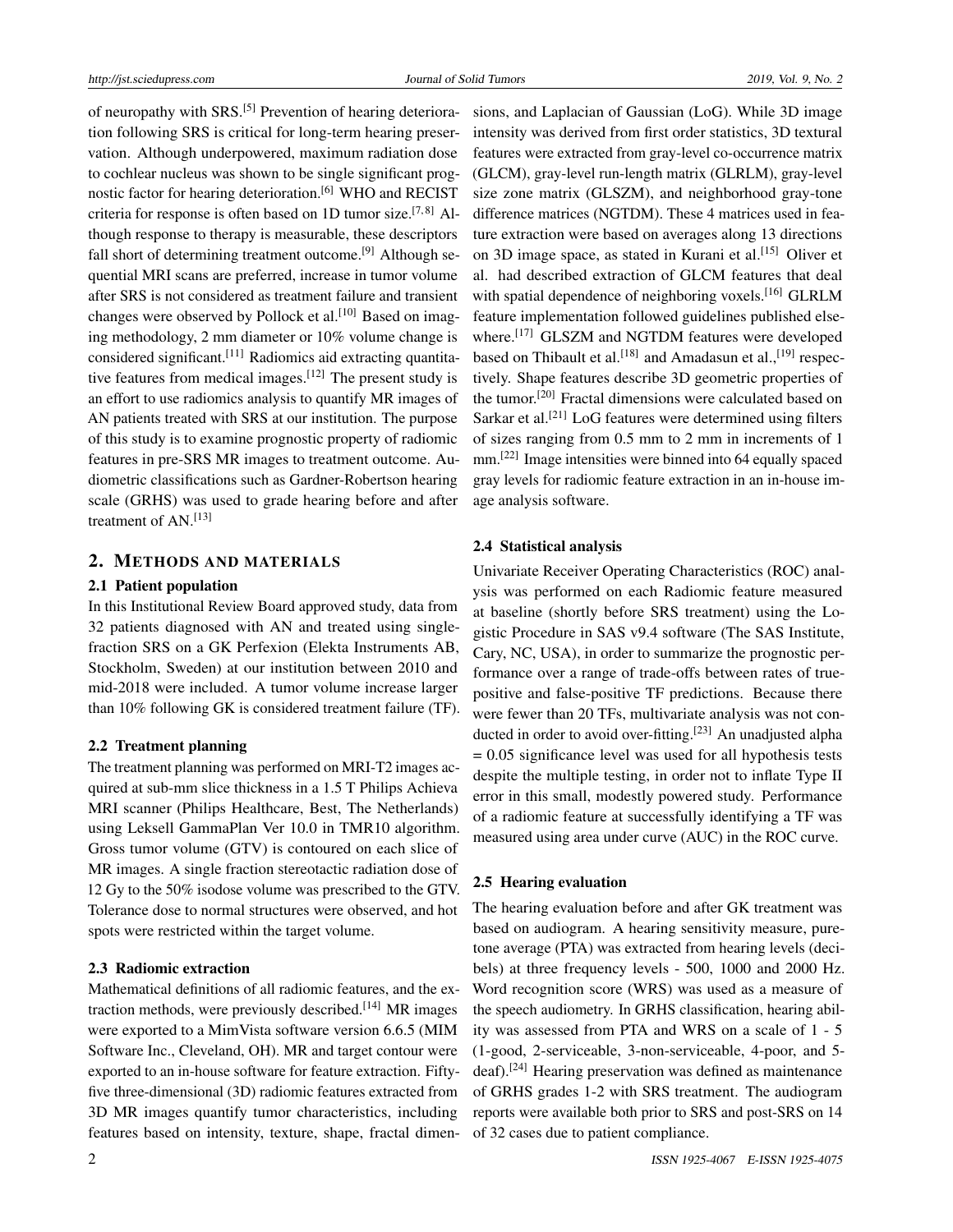#### 3. RESULTS

## 3.1 Patient population

Among the 32 AN patients included in this study, seventeen patients were female and 15 patients were male. The mean  $\pm$  standard deviation (SD) age at SRS were 59  $\pm$  13 years. The mean  $\pm$  SD time interval between MRI examinations before and after SRS was  $207 \pm 72$  days (range: 88 - 368) days). AN was localized on the right vestibular nerve on 14 patients, on the left vestibular nerve on 18 patients and none bilaterally. Figure 1 displays MR images of a typical AN on the left ear acquired pre-GK and on 16th month follow-up visit post-GK.

#### 3.2 Tumor volume

Tumor was contoured in MRI scans acquired before and after SRS. Based on pre-SRS tumor volume, 22 can be considered small (< 1.5 cm equivalent diameter) and 10 were considered medium-sized (equivalent diameter between 1.5 and 2.5 cm). The average  $\pm$  standard deviation (SD) of the tumor size was  $1.5 \pm 1.35$  cc prior to SRS and  $1.7 \pm 1.2$  cc post SRS. The absolute tumor volume change was minimal in almost all cases. Shown in Figure 2 is the percent change in PTV against pre-GK PTV classified according to the type of treatment response.



Figure 1. MR images revealing a typical AN in the left ear (A) in pre-GK and (B) in 16 month follow up visit post-GK



Figure 2. Percent change in PTV against the pre-GK PTV classified by the treatment response

With regard to the change in tumor size on MR images following SRS, Vokurka et al estimated inaccuracies of  $\pm$  13% in manual segmentation.<sup>[\[25\]](#page-4-24)</sup> In our study, a volume change >  $\pm$  10% have been considered as progression or regression,

respectively. A sizeable number ( $N = 15$  or 47%) can be classified as treatment failures. Among the other 53% cases (N  $= 17$ ), 13 cases had < 10% volume change in either direction (stable lesions) while only 4 cases showed decline  $> 10\%$  in tumor volume (responders). In Vokurka et al, tumor growth was shown in 12 (32%), potential growth for 7 (18%), no growth for 17 (45%) and shrinkage only for 2 cases  $(5\%)$ .<sup>[\[25\]](#page-4-24)</sup>

#### 3.3 ROC analysis

In ROC curve analysis, 2 features with highest AUC values are complexity in NGTDM and run percentage (RPC) in GLRLM. Amadusan et al had described complexity as a visual information content of a texture derived from NGTDM19. RPC was computed from ratio of the total number of runs of all gray scale values to total number of pixels in the image.[\[17\]](#page-4-16) Figure 3 illustrates the ROC curve of the complexity and RPC. Their ROC AUCs (90% confidence limits) are 0.729 (0.571 - 0.888) for Complexity and 0.682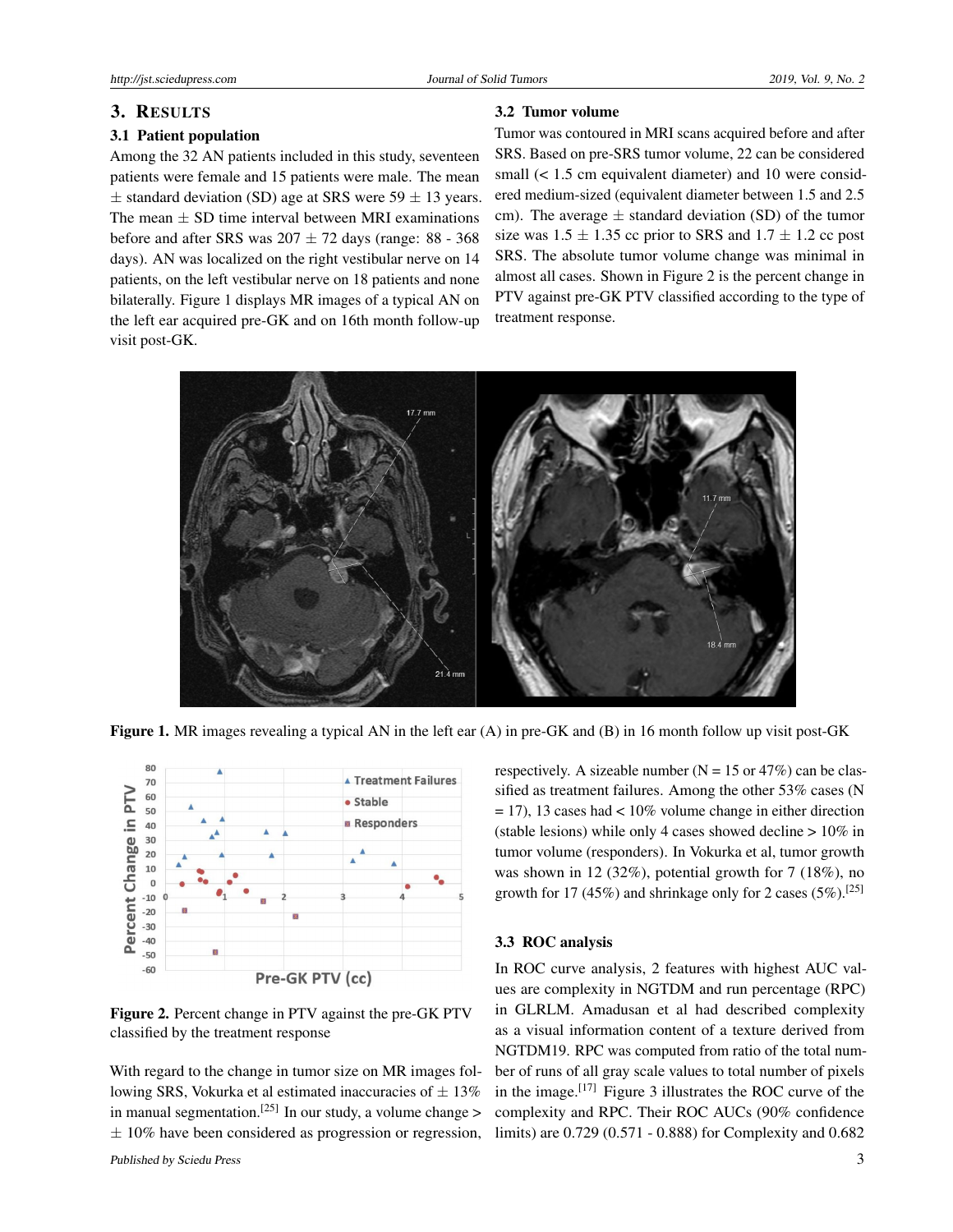(0.522 - 0.842) for RPC. The fact that the lower 90% confidence limits of AUCs of these 2 Radiomic features identified were  $> 0.5$  shows that the ROC AUCs were significantly greater than the null AUC value of 0.5 via 1-sided test at  $\alpha$  = 0.05.



Figure 3. Receiver operating characteristics (ROC) curve for (A) complexity and (B) RPC. The ROC AUCs (90% confidence limits) are 0.73 (0.57–0.89) for Complexity and 0.68 (0.52–0.84) for RPC



Figure 4. Gardner-Robertson hearing scores from a subset of patients with audiogram reports acquired before and after GK-based SRS treatment

#### 3.4 Hearing evaluation

The average  $\pm$  SD of GRHS values were 1.3  $\pm$  0.7 prior to SRS, and were  $2.1 \pm 0.8$  post SRS treatment, as shown in Figure 4. The X-axis in Figure 4 indicate the patient # with audiogram reports obtained before and after SRS treatment. Before GK, 12 patients (86%) evaluated were in scale 1 and 2 (14%) in scale 3. Hearing was preserved in 8 of 14 patients (57%) who showed GRHS grades of 1-2 both prior to and post-SRS treatment. Iwai et al. reported that useful hearing was preserved in only 56% of patients after GK SRS, although good tumor control rate was observed in 96%.[\[26\]](#page-4-25)

Ten out of 14 patients had less than 20 dB loss in PTA in the follow-up examination.

# 4. DISCUSSION

A PubMed search with keywords such as "Radiomics" and "Acoustic Neuromas" or "Vestibular schwannoma" failed to return any tangible result. This study could be the first one on radiomics based prognosis of a benign tumor. In this study, we have investigated a total of 55 radiomic features using univariate ROC analysis for treatment failure prognosis following SRS of ANs. Reasonably good performance at predicting treatment failure was achieved for 2 features out of 55, the AUCs of which exceeded a threshold of 0.65 with a lower 90% confidence intervals higher than 0.5. Absence of sequential MRI scans and dependence on a single follow-up MRI scan can be a drawback of the study. A long term study with sequential MRI scans may have helped in identification of pseudo-progression in tumor volumes after SRS. It is debatable if some of the tumor volume change is transient, as discussed at length by Pollock et al.<sup>[\[27\]](#page-4-26)</sup> However, this aspect which involves serial imaging is beyond the scope of our study. An inherent bias due to limited size of patient population is present in our study, like in any study with similar patient size. A study on evaluation of radiation associated ototoxicity was presented by Bhandare et al.<sup>[\[28\]](#page-4-27)</sup> A specific tolerance radiation dose to cochlea resulting in ototoxicity was not determined, mainly due to the small volume of cochlea where a dose volume histogram is not feasible. Hua et al observed the positive correlation between increases in cochlea dose with hearing loss from conformal radiotherapy of pediatric brain tumors.[\[29\]](#page-4-28) Kano et al. revealed that a cochlea dose less than 4.2 Gy resulted in retention of serviceable hearing at 2 years post GK-based SRS of ANs.[\[30\]](#page-4-29) Hearing evaluation was pursued based on the hearing status before and after SRS treatment using the Gardner-Robertson hearing score. Based on the available audiogram test performed before and after treatment, hearing preservation was achieved in a majority of our patients.

#### 5. CONCLUSION

Our study is an initial attempt to investigate the prognostic potential of radiomics of acoustic neuromas treated with radiosurgery. Two radiomic features were identified using logistic regression modelling for prognosis of radiosurgery treatment.

## ACKNOWLEDGEMENTS

The authors would like to thank Ms Karen Baxter-Rhoades, University of Arkansas for Medical Sciences for assistance in audiogram data collection.